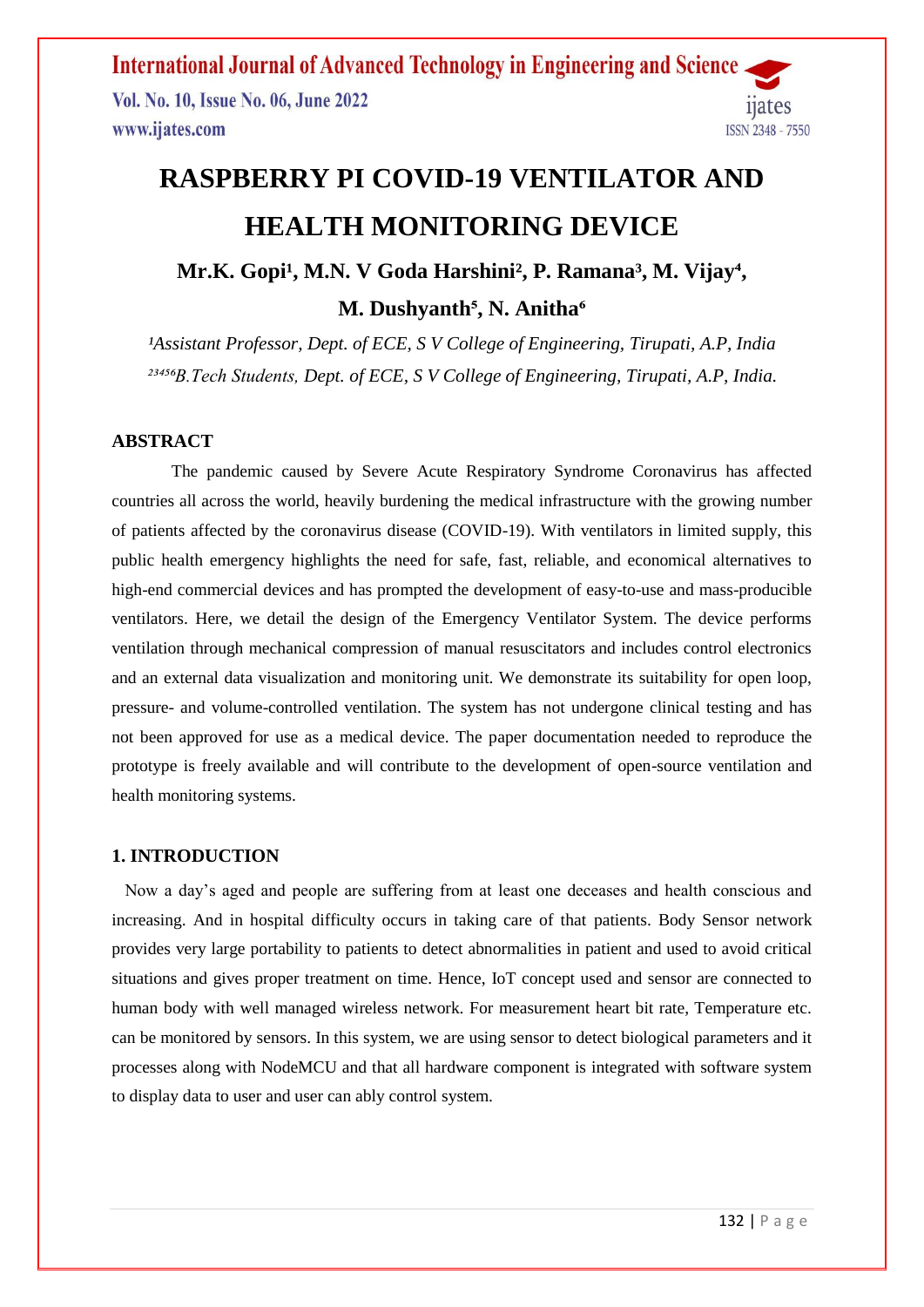## **International Journal of Advanced Technology in Engineering and Science**.

Vol. No. 10, Issue No. 06, June 2022 www.ijates.com

# 1ates ISSN 2348 - 7550

#### **2.LITEARTURE SURVEY**

 **A Comprehensive Ubiquitous Healthcare Solution on an Android Mobile Device** Nowadays It Has Become Important To Focus On Healthcare Awareness And Also The Growth Of Wireless Mobile Technologies. For This Reason Ubiquitous Health Care Solutions Has Become Important As It Provides Services At Anytime And Anywhere. To Complete Our Needs Android Smart Phone Device Has Put Fourth Mobile Monitoring Terminal To Observe And Analysis ECS [Electrocardiography] Waveforms From Wearable ECG Devices In Real Time Under The Coverage Of Wireless Sensor Network. Due To Use Of Wireless Sensor Network In A Healthcare We Are Able To Reduce Complications Of Wire Networks And We Can Move A Healthcare From One Location To Another Desired Location. Mobile Phones Are Used As Barcode Decoder For Medicinal Care As An Extension To Monitoring Schemes. In Order to Provide Better and More Comprehensive Healthcare Services. We Can Use Barcode Decoder To Verify And Assist Out Patient In The Medication Administration Process.

**Android Based Body Area Network for the Evaluation of Medical Parameters**

 There Are Various Vital Parameters In This System. They Are ECG, Heart Rate, Heart Rate Variability, Pulse Oximetry, Plethysmography And Fall Detection. The Tele-medical System Is the System Which Focuses on the System Which Focuses on the Measurement and Evaluation of These Vital Parameters. In a Android Smartphones There Are Two Different Designers Of A (Wireless) Body Networks The Real Time System Features Several Capabilities. Data Acquisition In The (W) Ban Plus The Use Of The Smartphone Sensors, Data Transmission And Emergency Communication With First Responders And Clinical Server. It Is Very Important To Smart And Energy Efficient Sensors. This Can Be Compensated. In The First ZigBee Based Approach, Sensor Nodes Acquire Physiological Parameter Perform Signal Processing and Data Analysis and Transmit Measurement Value to the Coordinator Node. Sensors Are Connected Via Cable to an Embedded System In The Second Deign. In The Both Types Of System, Bluetooth Is Used For Transferring The Data To An Android Based Smartphone.

 **Apnea MedAssist: Real-Time Sleep Apnea Monitor Using Single-Lead ECG** This Is A Low Cost Sleep Apnea Monitoring System 'Apnea MedAssist", This Is Fully Automated System Which Analyses The Signals From Patients ECG And For Detection Of Apnea It Is Using Support Vector Classifier. This System Implementation Includes Android Application. The Reduced Complexity Of "Apnea Medassist" Comes From Efficient Optimization Of The ECG Processing, And Use Of Techniques To Reduce Svc Model Complexity And ECG Derived Respiration Signals And By Reducing The Number Of Support Vectors.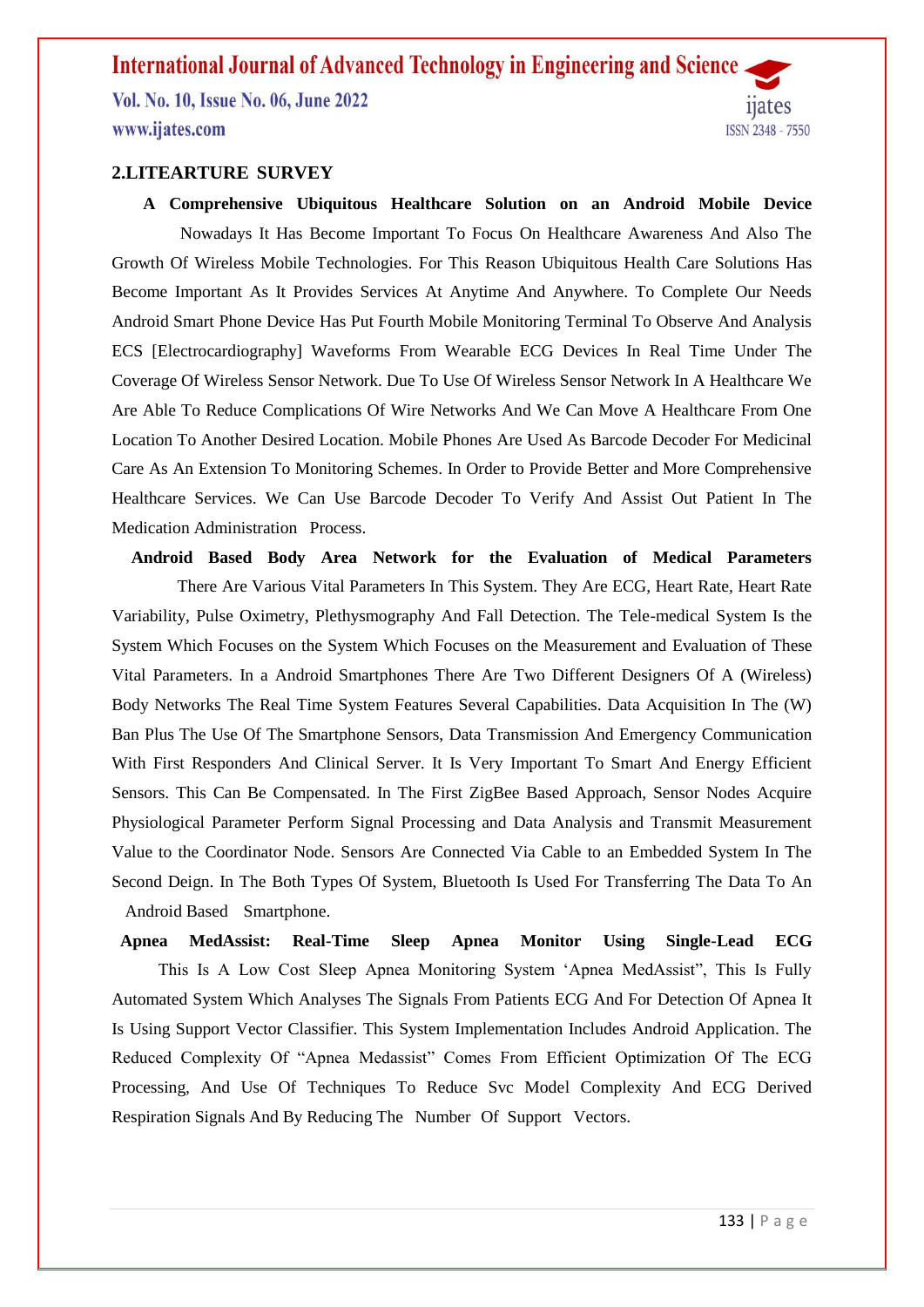## **International Journal of Advanced Technology in Engineering and Science**

Vol. No. 10, Issue No. 06, June 2022 www.ijates.com



### **S. J. Jung and W. Y. Chung studied the Flexible and scalable patient's health monitoring system in 6LoWPAN.**

 The main advantage of this enabling factor is the combination of some technologies and communications solution. The results of Internet of Things are synergetic activities gathered in various fields of knowledge like telecommunications, informaticsandelectronics.

#### **3. EXISTING METHOD**

 In social insurance framework for patients who stays in home during post operational days checking is done either via overseer/ medical caretaker. Ceaseless observing may not be accomplished by this system, on the grounds that anything can change in wellbeing parameter inside of part of seconds and amid that time if guardian/attendant is not in the premises causes more noteworthy harm. So, with this innovation created period where web administers the world gives a thought to add to another keen health awareness framework where time to time constant checking of the patient is accomplished.

#### **4. PROPOSED METHOD**

We proposed a system that, during the outbreak of COVID-19, the demand for respiratory and health-care equipment has increased with each passing day. To overcome the shortage of these devices, we do not have another good solution yet that can help us achieve thisrequirement. Here we have designed using Raspberry Pi.

 Our respirator uses a Servo motor that puts pressure on the air bag (BVM bag), thus compressing the oxygen-focused air in the lungs. When the DC returns to its original position, it causes pressure to be released from the air bag (BVM bag), causing it to retain its original position. This helps to absorb CO2 from the lungs (similar to the process of breathing in and out). All breathing patterns should be in line with the patient's normal breathing rate. This can be achieved by changing the servo motor speed in the system. By transmitting this data to cloud, a doctor can easily monitor the patient condition from anywhere.



 **Fig.1: Block Diagram of Proposed System**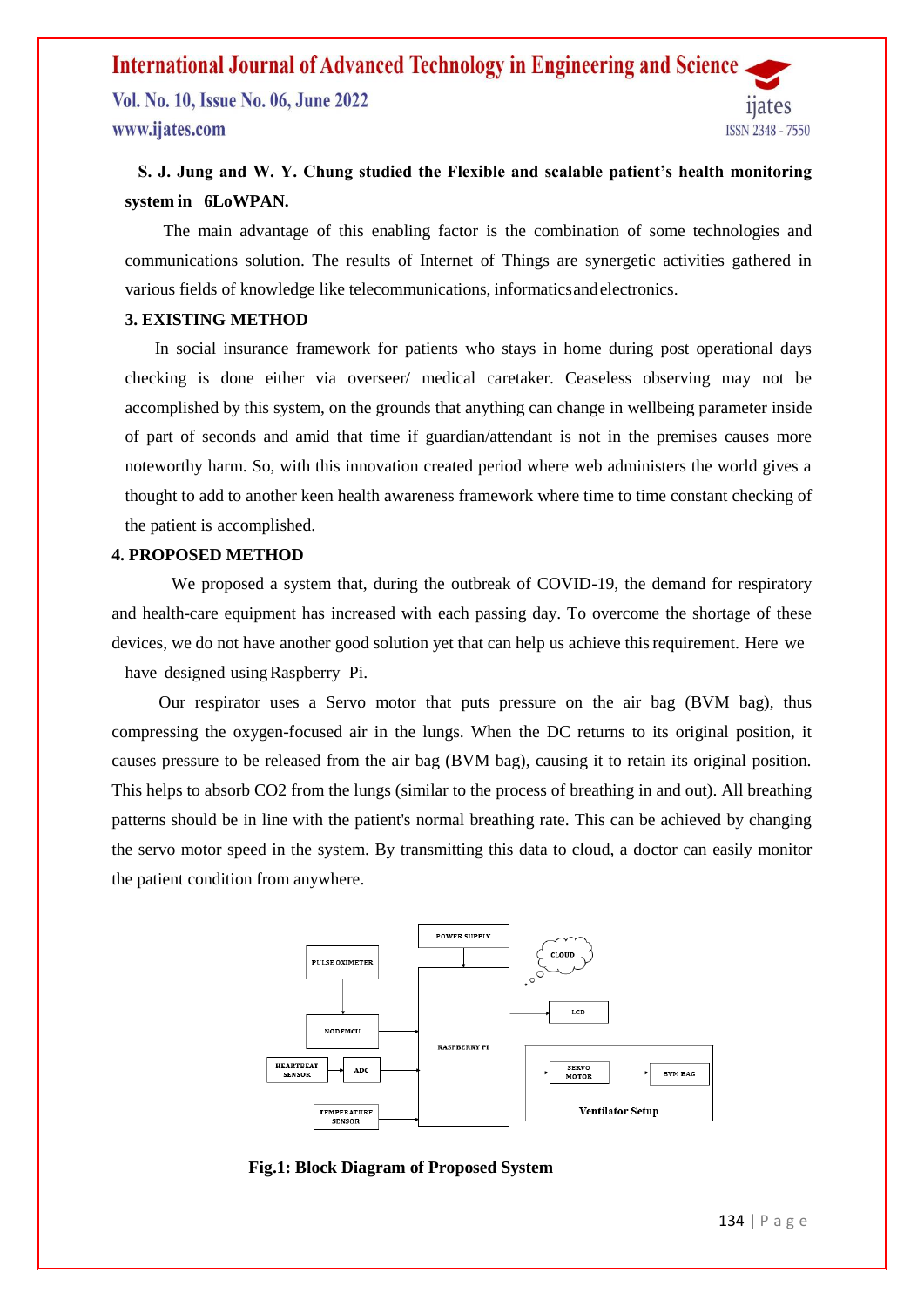# **International Journal of Advanced Technology in Engineering and Science**

Vol. No. 10, Issue No. 06, June 2022 www.ijates.com



#### **5. METHODS OR TECHNIQUES USED**

The raspberry pi enabled covid-19 ventilator and health monitoring system is a device to facilitate the transport of oxygen and carbon dioxide between the atmosphere and the alveoli for the purpose of improving lung gas exchange which can be monitored.

The designed ventilator has several parts consisting of: mechanical hardware consisting of a gripper mechanism which is driven by a DC motor. The gripper functions to apply pressure to the ambu bag to provide inspiratory and expiratory pressure. The mechanical design uses a Gripper model that can apply pressure to an ambu bag.

#### **6. RESULT**



**(1.) ON (2.) OFF**

#### **VIEW OF THE KIT**